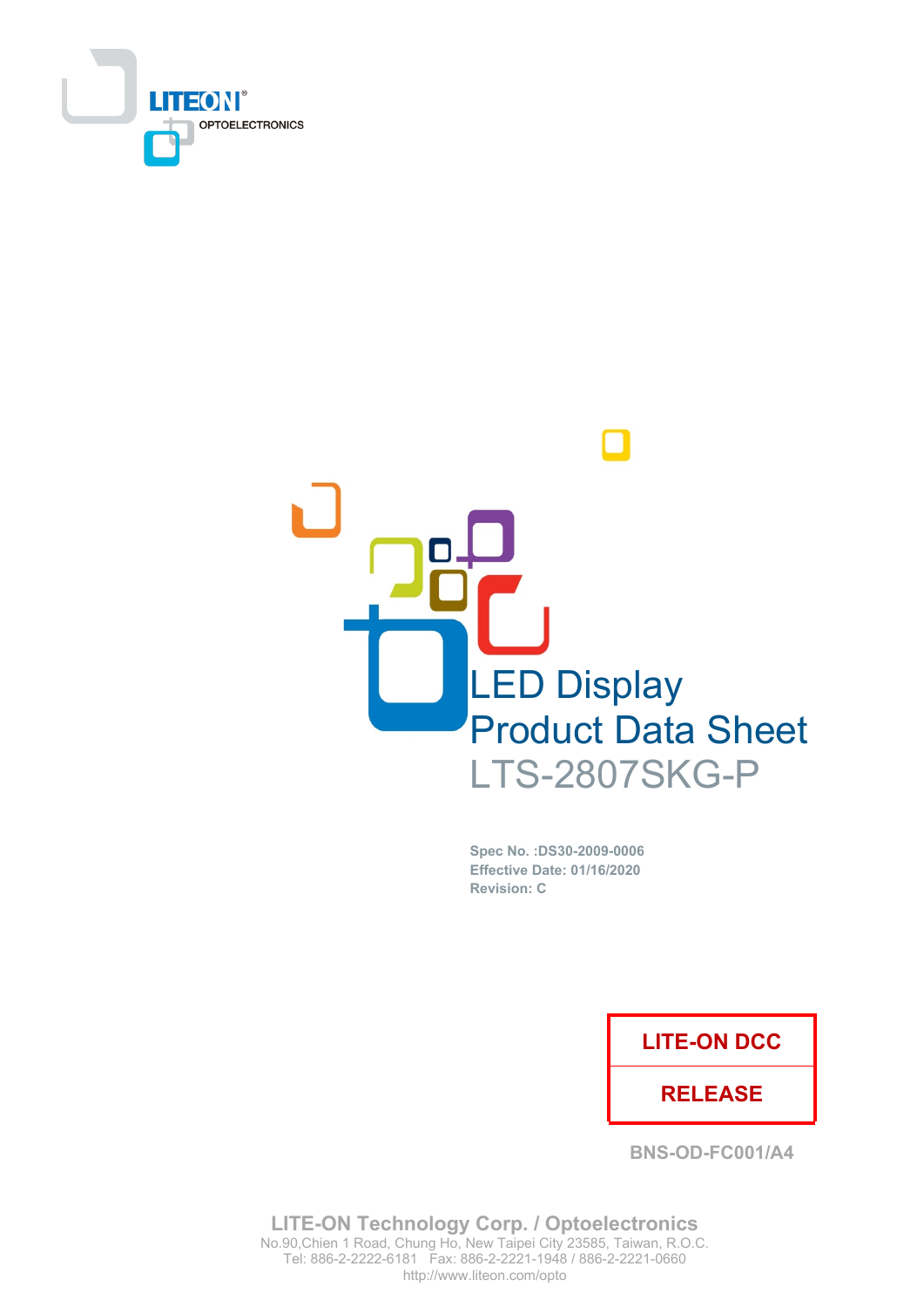

## **LED DISPLAY LTS-2807SKG-P**

# **LED DISPLAY**

## **LTS-2807SKG-P**

| <b>Rev</b> | <b>Description</b>                           | $\mathbf{B}$ | <b>Date</b> |
|------------|----------------------------------------------|--------------|-------------|
| 01         | Preliminary Spec.                            | James Chen   | 06/20/2009  |
|            |                                              |              |             |
|            |                                              |              |             |
|            |                                              |              |             |
|            |                                              |              |             |
|            |                                              |              |             |
|            |                                              |              |             |
|            | Above data for PD and Customer tracking only |              |             |
|            | NPPR Received and Upload on System           | James Chen   | 06/20/2009  |
| A          | Update spec                                  | James Chen   | 09/15/2009  |
| B          | Update symbol marking                        | Erin Cheng   | 05/13/2016  |
| C          | Update Packing spec. in page 9               | Reo Lin      | 01/13/2020  |

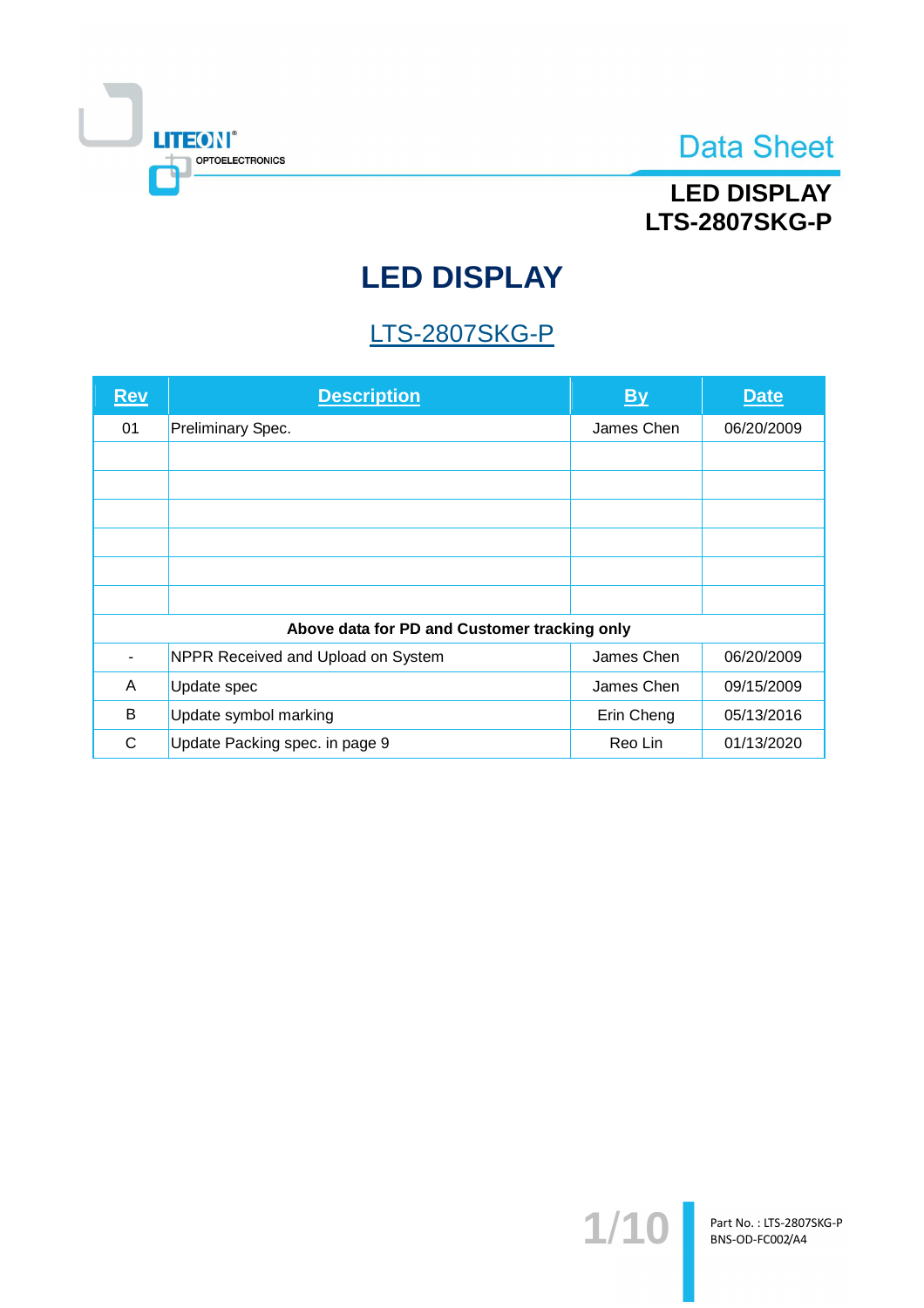

## **LED DISPLAY LTS-2807SKG-P**

### 1. Description

The LTS-2807SKG-P is a 0.2 inch (5.08 mm) digit height single digit SMD display. This device utilizes AllnGaP green LED chips which are made from AllnGaP on a non-transparent GaAs. The display has gray face and white segments.

#### **1.1 Features**

- 0.2 inch (5.08 mm) DIGIT HEIGHT
- CONTINUOUS UNIFORM SEGMENTS
- LOW POWER REQUIREMENT
- EXCELLENT CHARACTERS APPEARANCE
- HIGH BRIGHTNESS & HIGH CONTRAST
- **WIDE VIEWING ANGLE**
- SOLID STATE RELIABILITY
- CATEGORIZED FOR LUMINOUS INTENSITY.
- LEAD-FREE PACKAGE(ACCORDING TO ROHS)

#### **1.2 Device**

| <b>Part No</b> | <b>Description</b> |
|----------------|--------------------|
| AllnGaP Green  | Common Anode       |
| LTS-2807SKG-P  | Rt. Hand Decimal   |

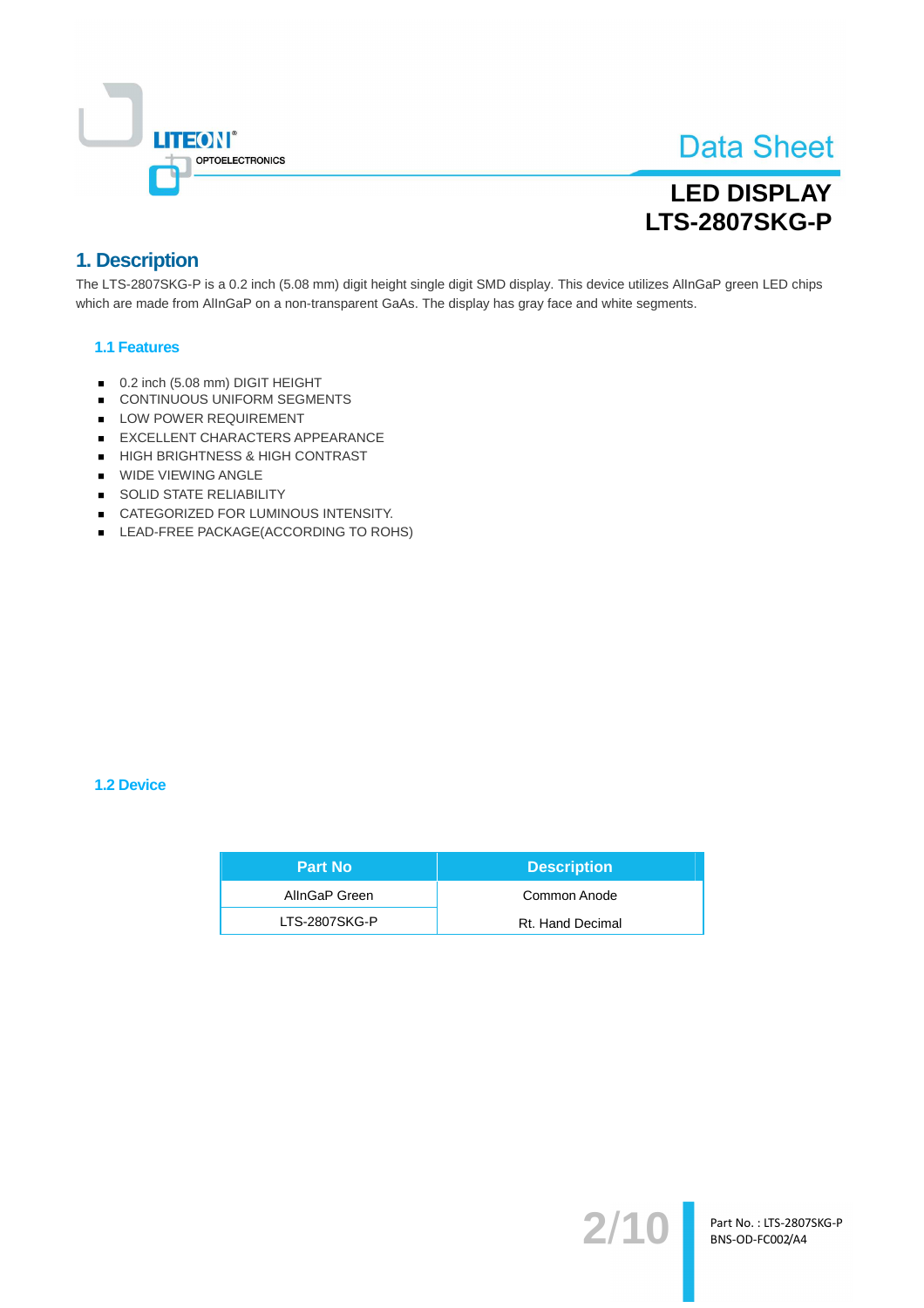

 $\bigcap$ 

Part No.: LTS-2807SKG-P BNS-OD-FC002/A4

### **LED DISPLAY LTS-2807SKG-P**

### **2. Package Dimensions**





#### Notes:

- 1. All dimensions are in millimeters. Tolerances are ±0.25 mm (0.01") unless otherwise noted
- 2. Foreign material on segment ≤10mil
- 3. Ink contamination (surface)  $\leq$  20mils
- 4. Bubble in segment ≤10mil
- 5. Bending  $\leq 1\%$  of reflector length
- 6. Plastic pin's burr max is 0.1 mm
- 7. Marking P/N is 2807SKG-P only, remove LTS due to small size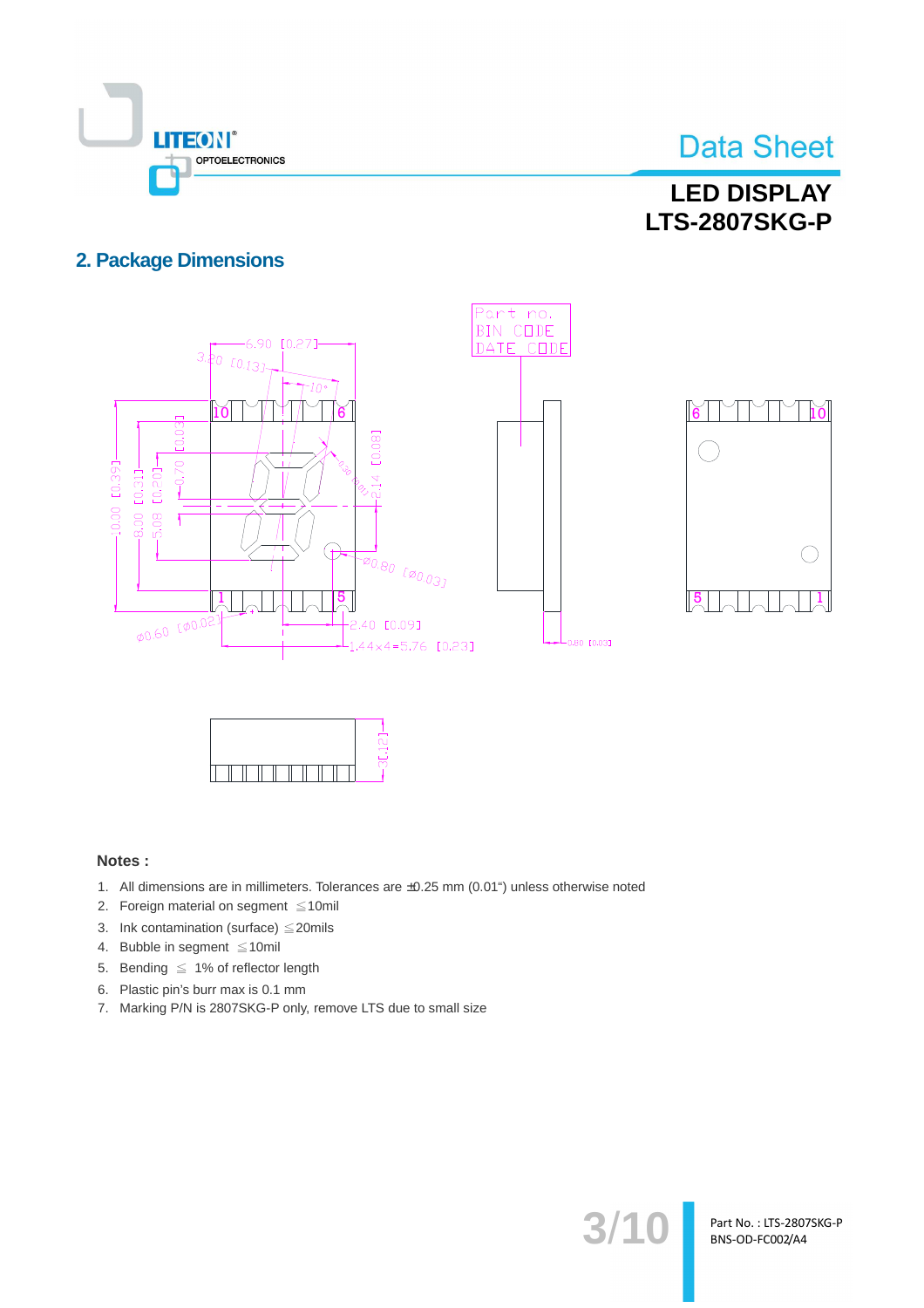

**LED DISPLAY LTS-2807SKG-P** 

### 3. Internal Circuit Diagram



### **4. Pin Connection**

| <b>No</b>      | <b>Connection</b>   |
|----------------|---------------------|
| 1              | CATHODE E           |
| 2              | CATHODE D           |
| 3              | COMMON ANODE        |
| $\overline{4}$ | CATHODE C           |
| 5              | CATHODE DP          |
| 6              | CATHODE B           |
| $\overline{7}$ | CATHODE A           |
| 8              | COMMON ANODE        |
| 9              | CATHODE F           |
| 10             | <b>CATHODE</b><br>G |

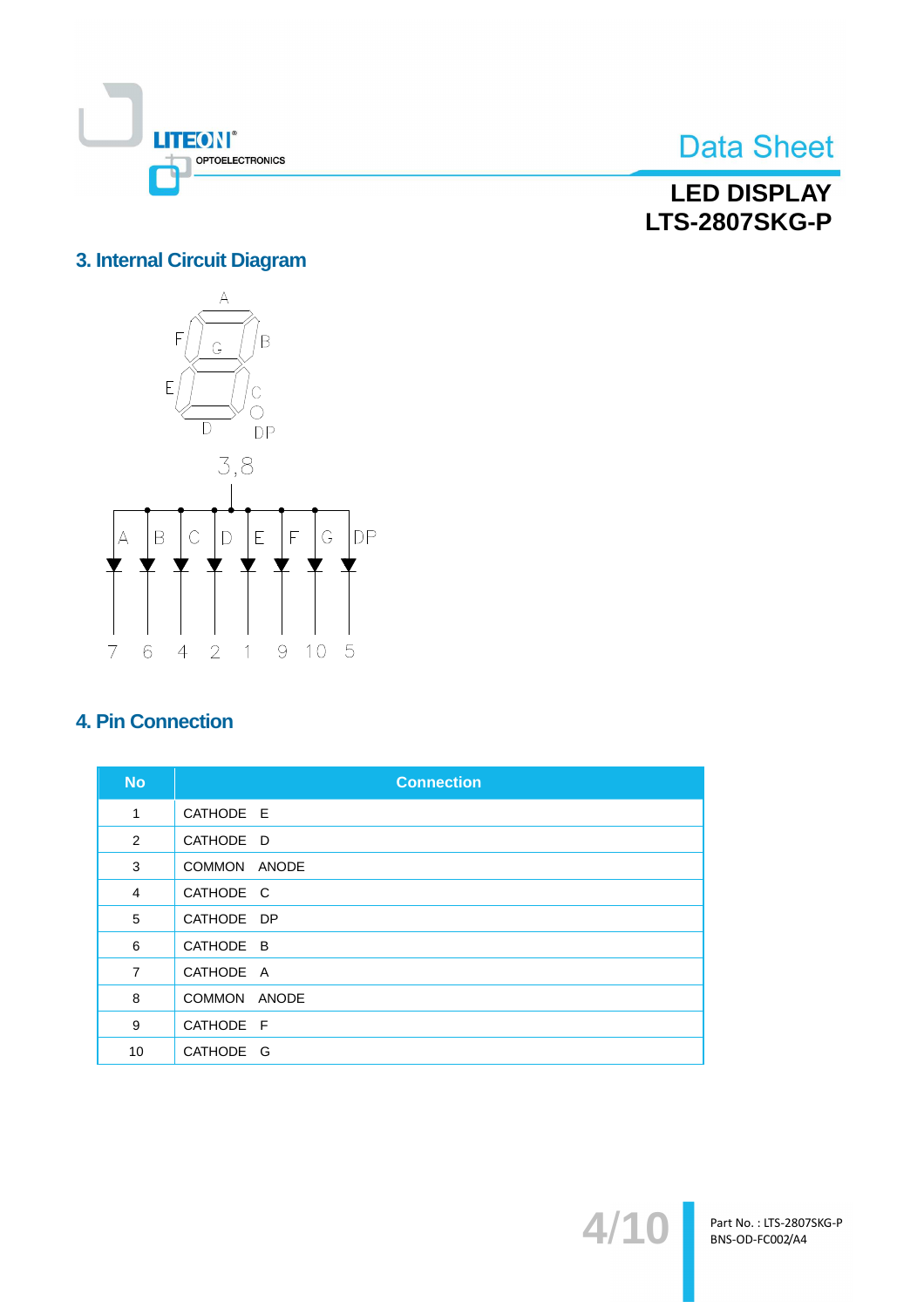

## **LED DISPLAY LTS-2807SKG-P**

### **5. Rating and Characteristics**

#### 5.1. Absolute Maximum Rating at Ta=25°C

| <b>Parameter</b>                                                                       | <b>Maximum Rating</b> | <b>Unit</b> |
|----------------------------------------------------------------------------------------|-----------------------|-------------|
| Power Dissipation Per Segment                                                          | 70                    | mW          |
| Peak Forward Current Per Segment<br>(1/10 Duty Cycle, 0.1ms Pulse Width)               | 60                    | mA          |
| <b>Continuous Forward Current Per Segment</b><br>Derating Linear From 25°C Per Segment | 25<br>0.28            | mA<br>mA/C  |
| <b>Operating Temperature Range</b>                                                     | -35 $C$ to +105 $C$   |             |
| Storage Temperature Range                                                              | -35 $C$ to +105 $C$   |             |
|                                                                                        |                       |             |

Iron Soldering Conditions: 1/16 inch Below Seating Plane for 3 Seconds at 260°C

#### 5.2. Electrical / Optical Characteristics at Ta=25°C

| <b>Parameter</b>                                          | <b>Symbol</b>    | MIN. | TYP. | MAX. | <b>Unit</b> | <b>Test Condition</b> |
|-----------------------------------------------------------|------------------|------|------|------|-------------|-----------------------|
| Average Luminous Intensity Per Segment                    | IV               | 400  | 700  |      | $\mu$ cd    | $IF = 1mA$            |
|                                                           |                  |      | 8400 |      |             | $IF = 10mA$           |
| Peak Emission Wavelength                                  | $\lambda$ p      |      | 574  |      | nm          | $IF = 20mA$           |
| Spectral Line Half-Width                                  | $\Delta \lambda$ |      | 15   |      | nm          | $IF = 20mA$           |
| Dominant Wavelength                                       | λd               |      | 571  |      | nm          | $IF = 20mA$           |
| Forward Voltage Per Chip                                  | VF               |      | 2.0  | 2.4  | $\vee$      | $IF = 20mA$           |
| Reverse Current Per Segment <sup>(2)</sup>                | IR.              |      |      | 100  | μA          | $VR=5V$               |
| Luminous Intensity Matching Ratio<br>(Similar Light Area) | $IV-m$           |      |      | 2:1  |             | $IF = 1mA$            |

#### Notes:

1. Luminous intensity is measured with a light sensor and filter combination that approximates the CIE (Commission International De L'Eclariage) eye-response curve

 $5/$ 

Part No.: LTS-2807SKG-P BNS-OD-FC002/A4

- 2. Reverse voltage is only for IR test. It cannot continue to operate at this situation
- 3. Cross talk specification  $\leq 2.5\%$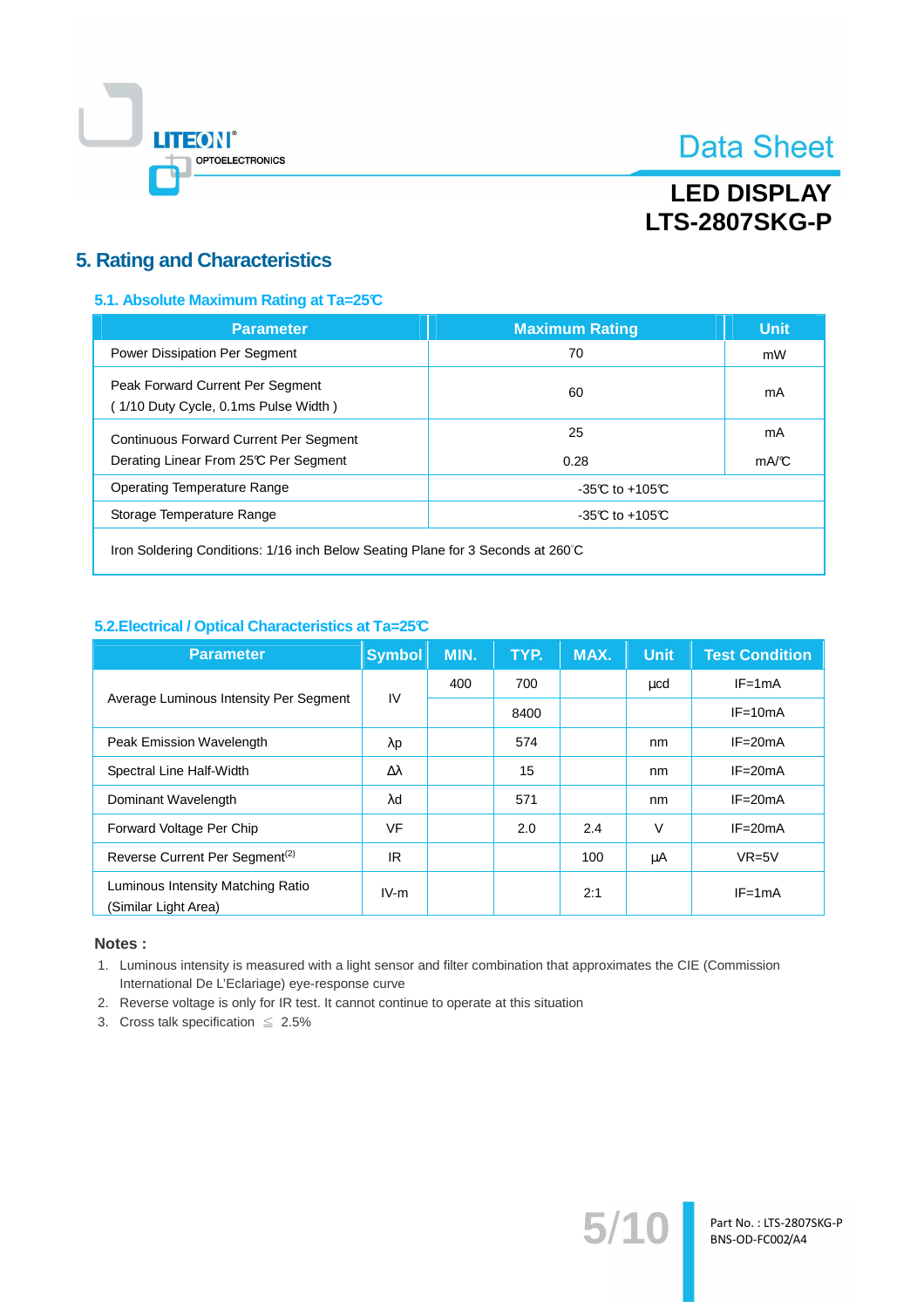

## **LED DISPLAY LTS-2807SKG-P**

#### 5.3. Typical Electrical / Optical Characteristics Curves



NOTE : KG=AllnGaP Green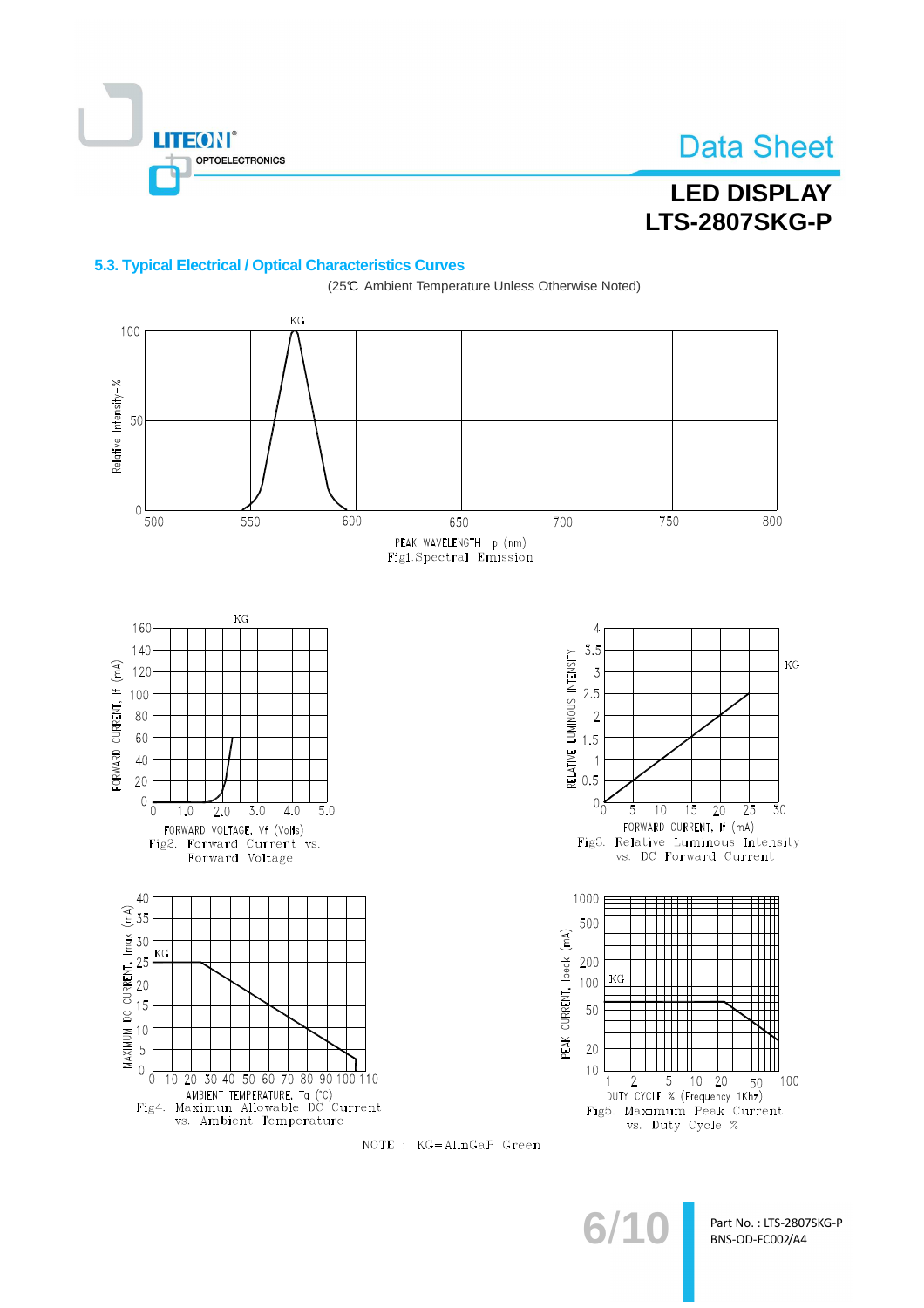

## **LED DISPLAY LTS-2807SKG-P**

### **6. SMT SOLDERING INSTRUCTION**

(Number of reflow process shall be less than 2 times, and cooling process to normal temperature is required between the first and the second soldering process)



#### Notes:

1. Recommended soldering condition

| Reflow Soldering (Two times only) |                        | Soldering Iron (One time only) |                      |  |
|-----------------------------------|------------------------|--------------------------------|----------------------|--|
| Pre-heat:                         | $120 - 150^{\circ}$ C. | Temperature                    | $300^{\circ}$ C Max. |  |
| Pre-heat time:                    | 120sec. Max.           | Soldering time                 | 3sec. Max.           |  |
| Peak temperature:                 | 260℃ Max.              |                                |                      |  |
| Soldering time:                   | 5sec. Max.             |                                |                      |  |

2. Number of reflow process shall be less than 2 times, and cooling process to normal temperature is required between the first and the second soldering process.

 $7'$ 

Part No.: LTS-2807SKG-P BNS-OD-FC002/A4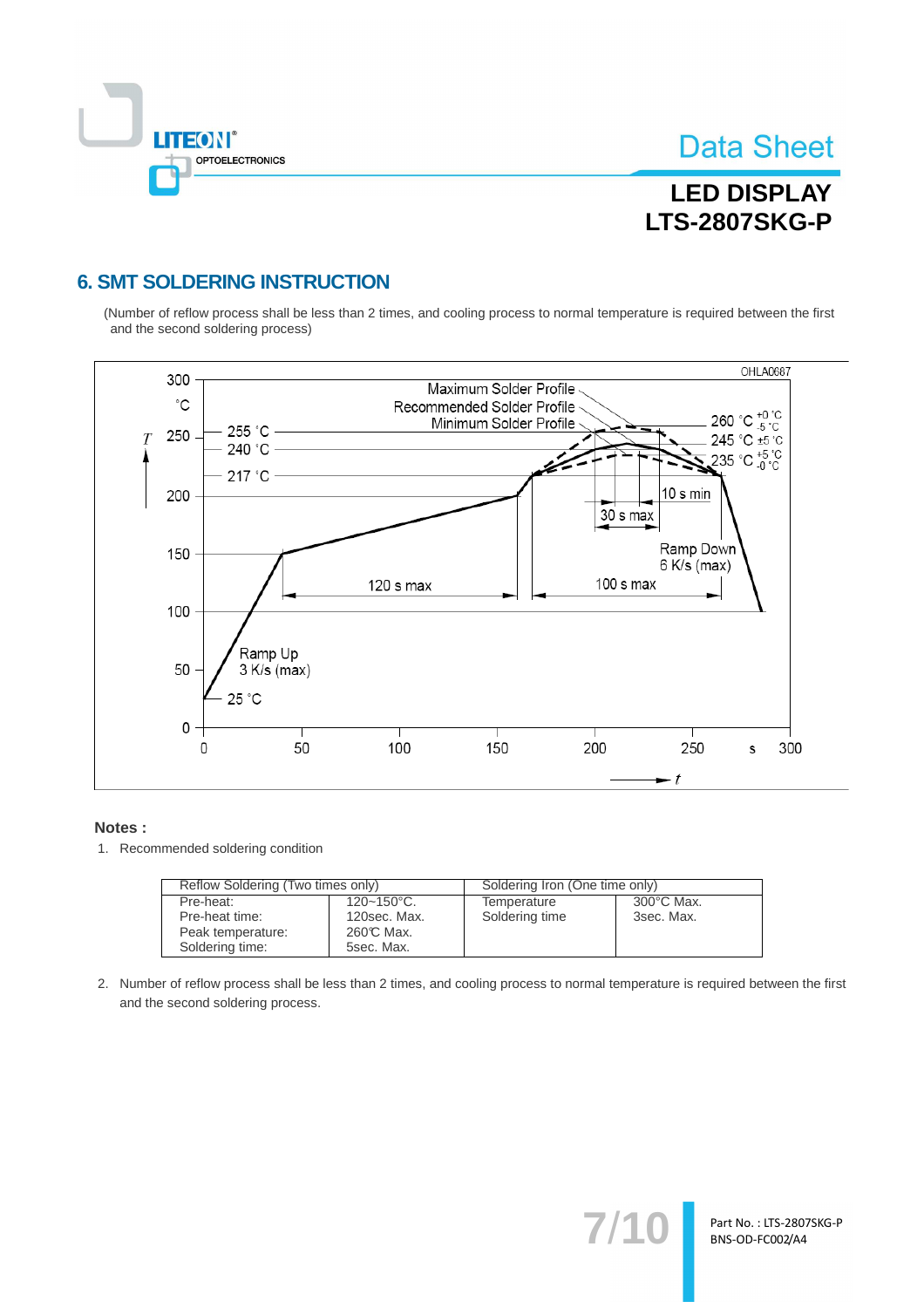



**LED DISPLAY LTS-2807SKG-P** 

### 7. Recommended Soldering Pattern



### **8. Packing Specification**

**8.1. Packing Reel Dimensions** 





 $8/10$ 

Part No.: LTS-2807SKG-P BNS-OD-FC002/A4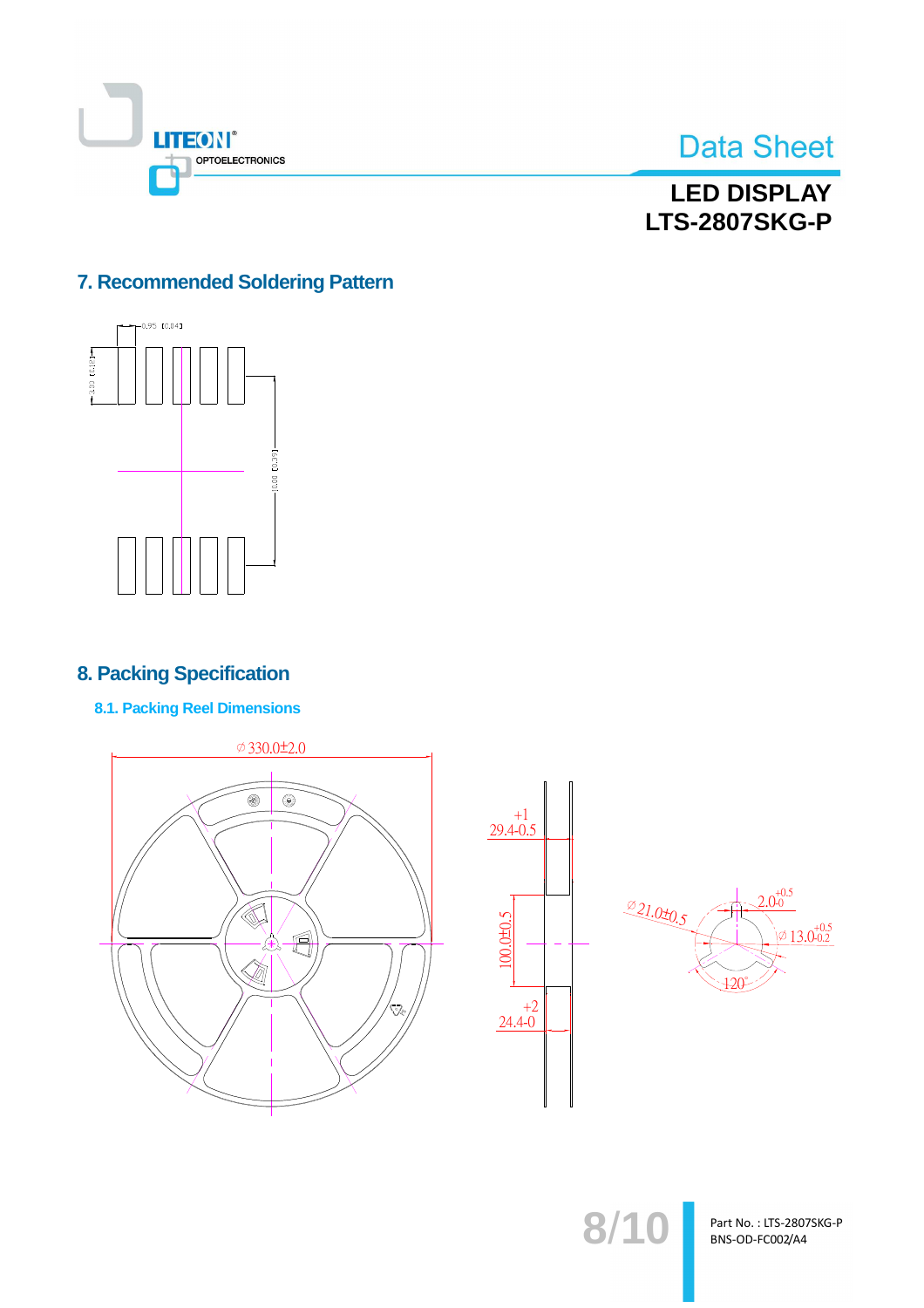

## **LED DISPLAY LTS-2807SKG-P**

#### **8.2. Packing Carrier Dimensions**







- 1. 10 sprocket hole pitch cumulative tolerance  $\pm 0.20$ .
- 2. Carrier camber is within 1 mm in 250 mm.
- 3. Material: Black Conductive Polystyrene Alloy.
- 4. All dimensions meet EIA-481-D requirements.
- 5. Thickness: 0.30±0.05mm.
- 6. Packing length per  $22$ " reel: 56.5 Meters.(1:3)
- 7. Component load per 13" reel : 1000 pcs.
- 8. Minimum packing quantity is 250 pcs for remainders

#### 8.3. Trailer part / Leader part